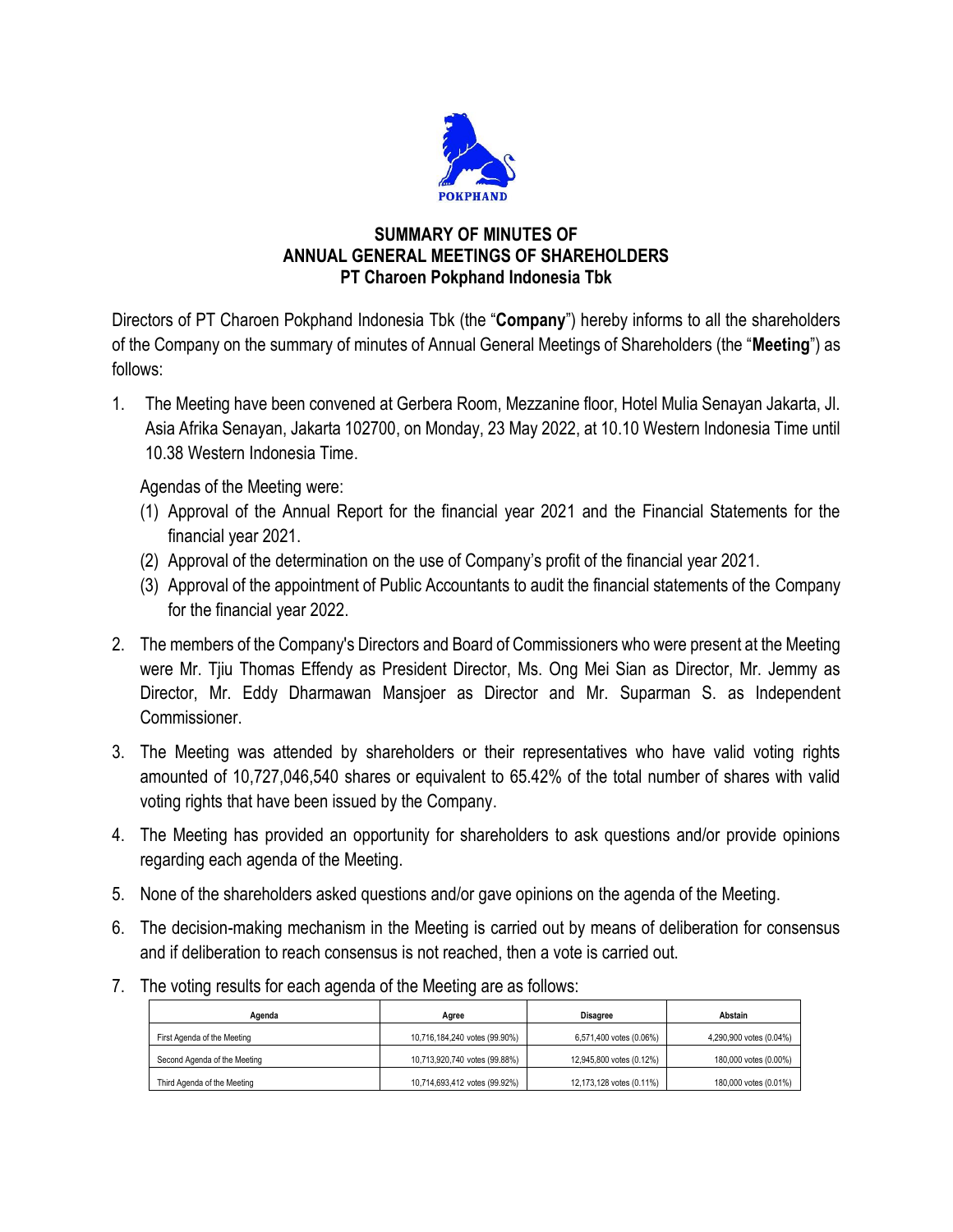8. The resolutions for each agenda item of the Meeting are as follows:

## **First Agenda of the Meeting:**

- (1) Approved and accepted the Company's Annual Report for the financial year ending on December 31, 2021, including the Directors' Report and ratified the Supervisory Report of the Company's Board of Commissioners.
- (2) Ratified and accepted the Company's Financial Statements for the financial year ending on December 31, 2021 which has been audited by the Purwantono, Sungkoro & Surja Public Accounting Firm, as stated in its report No. 00498/2.1032/AU.1/01/0701-1/1/IV/2022 dated 8 April 2022 with an unmodified audit opinion, thereby releasing members of the Directors and Board of Commissioners of the Company from all responsibilities and obligations (acquit et de charge) for the management and supervision actions they have carried out during the 2021 financial year, as long as their actions are listed in the Company's Financial Statements for the 2021 financial year and these actions are not criminal acts.

## **The Second Agenda of the Meeting:**

Approved the utilization of the profits for the 2021 financial year as follows:

- (1) Distribution of cash dividends of Rp108 (one hundred and eight Rupiah) per share or 48.91% of the profit for the year attributable to owners of the parent entity for the financial year 2021, which was paid for 16,398,000,000 shares or a total of Rp1,770,984,000,000 and grant power to the Directors to determine the schedule and procedure for the distribution of the dividend in accordance with the provisions of the prevailing laws and regulations in the capital market sector and announce it in a newspaper.
- (2) The remaining shall be allocated for the retained earnings.

## **The Third Agenda of the Meeting:**

- (1) Approved to authorize the Company's Board of Commissioners, taking into account the recommendations of the Audit Committee, to (i) appoint a Public Accountant and/or Public Accounting Firm that will provide audit services on the Company's Financial Statements for the 2022 financial year with the criteria that the Public Accountant is a person who has obtained a license to provide services as regulated in the provisions of the laws and regulations regarding public accountants and is registered with the OJK and is a registered partner at the Purwantono, Sungkoro & Surja Public Accounting Firms and (ii) appoints a substitute Public Accountant and/or Public Accounting Firm if the Public Accountant and/or the appointed Public Accounting Firm are unable to carry out their duties for any reason.
- (2) Approved to authorize the Directors of the Company to determine the amount of honorarium to be paid to the Public Accountant, for their services.